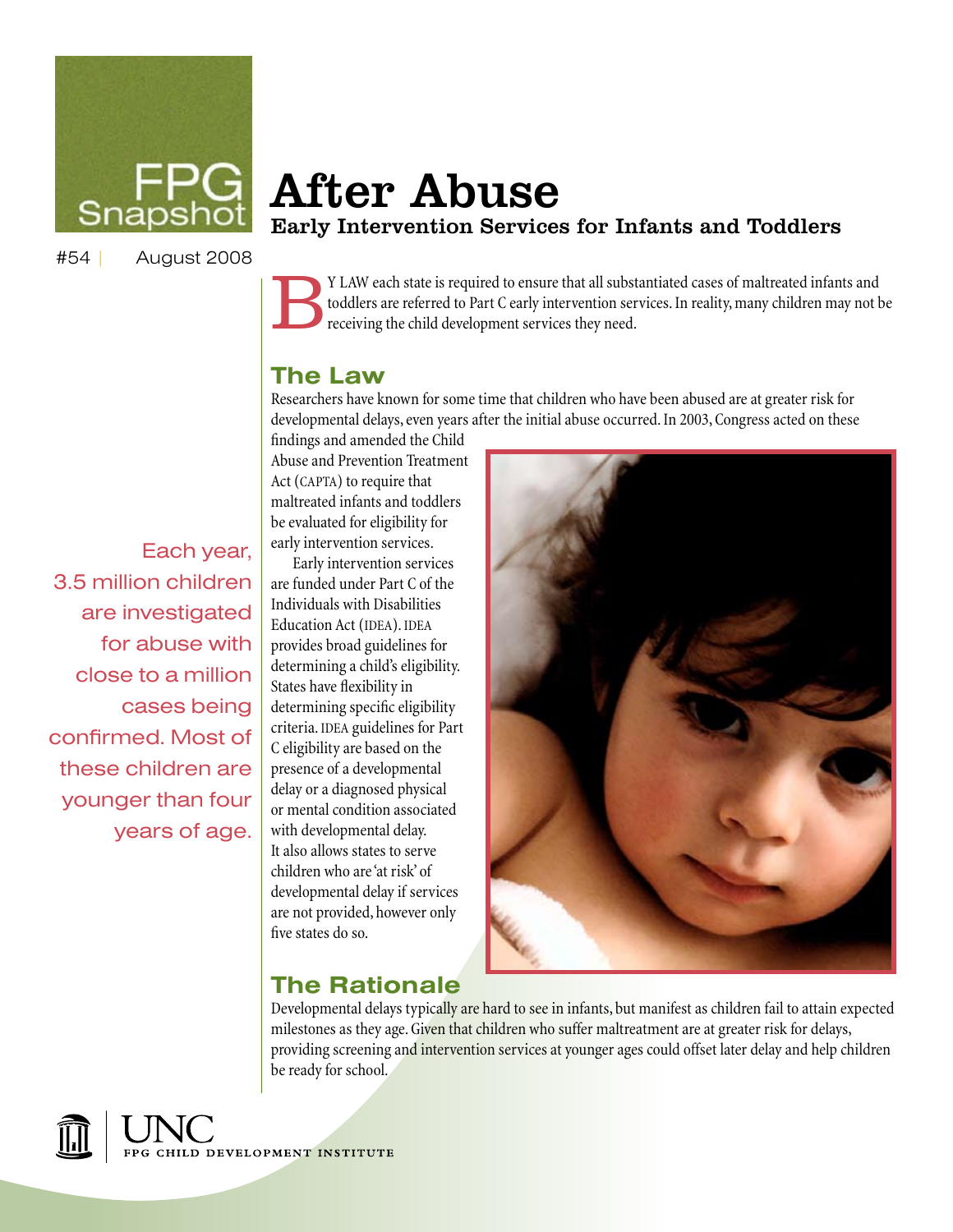## **The Challenges**

Experts in the field have identified significant challenges to implementing the CAPTA requirements:

- Some child welfare agencies have no formal mechanism in place to refer children for developmental services.
- Child welfare workers often do not recognize developmental problems.
- When children are referred, early interventionists may be unprepared to work with maltreated children, their families, and child welfare systems.

Therefore, the U.S. Department of Health and Human Services commissioned a report by to gather information to address these challenges and propose solutions.

### **Key Findings**

- **• Abused children are at higher risk for developmental delays.** Fifty-five percent of children under the age of three who have suffered abuse have at least five risk factors associated with poorer developmental outcomes. However, few (only 3 percent) had a diagnosed medical condition as described in IDEA (e.g., Down syndrome, blindness, cerebral palsy) that would make them automatically eligible for Part C services.
- **• Children in the study had the following risk factors that may be associated with poorer developmental outcomes:**

| Minority Status58%                                |
|---------------------------------------------------|
| Single caregiver 48%                              |
| Poverty $\dots\dots\dots\dots\dots\dots\dots46\%$ |
| Domestic Violence 40%                             |
| Caregiver Substance Abuse 39%                     |
| Caregiver Mental Health Problem .30%              |
| Low Caregiver Education 29%                       |
| Biomedical Risk Condition 22%                     |
| Teen-aged Caregiver 19%                           |
| 4 or more children in the home  14%               |

**• All children involved in child welfare have an increased likelihood of being eligible for early intervention services.** CAPTA requirements apply only to children whose cases of maltreatment have been substantiated. However, in cases where the investigation did not result in substantiation of maltreatment, children faced many of the same risk factors and low scores on developmental measures as those children with substantiated cases.

- **• Maltreated children between 2 and 3 years of age have relatively high levels of behavior problems reported by their caregivers.** It is not clear whether maltreating caregivers experience their children's ageexpected behavior as more problematic or whether the children have, in fact, more problematic behavior. Research suggests that behavior problems are more common in toddlers who have been maltreated compared to the general population. This is important because behavior and development are strongly related. For example, research has shown that more than 40 percent of children between 4 and 18 years of age with mild intellectual disability have an emotional or behavioral disorder.
- Early interventionists—many of whom are speech **language therapists, occupational therapists and physical therapists—may not have experience or training in working with children who have been abused.** In addition, because early intervention services typically are voluntary, court-ordered services are not part of their culture. On the flipside, courtordered involvement may cause parents or caregivers to be suspicious of or hostile toward a service provider. Last, early interventionists focus on providing services to children with disabilities and their families, as opposed to Child Welfare Services, which focuses on protecting the child's safety and dealing with the perpetrator.

#### **What's Next**

For this report, researchers were asked to answer the question: What are the developmental problems among children receiving Child Welfare Services that suggest a need for early intervention services?

The findings confirm that the level of risk for developmental delay is high for maltreated children and that it remains high, years after the initial maltreatment. To best help children, the researchers recommended several areas that need further exploration.

- **Intervention**. There is very little information about which intervention services have the greatest impact on the development of children who have been maltreated.
- **• Criteria for CAPTA-mandated referrals.** The findings from this study suggest that all children involved with Child Welfare Services, not just those whose cases have been substantiated, might benefit from early intervention services.
- **• Intervention practices.** More information is needed to determine how early intervention practices and child welfare practices may need to be adapted to best help children who work with both providers.